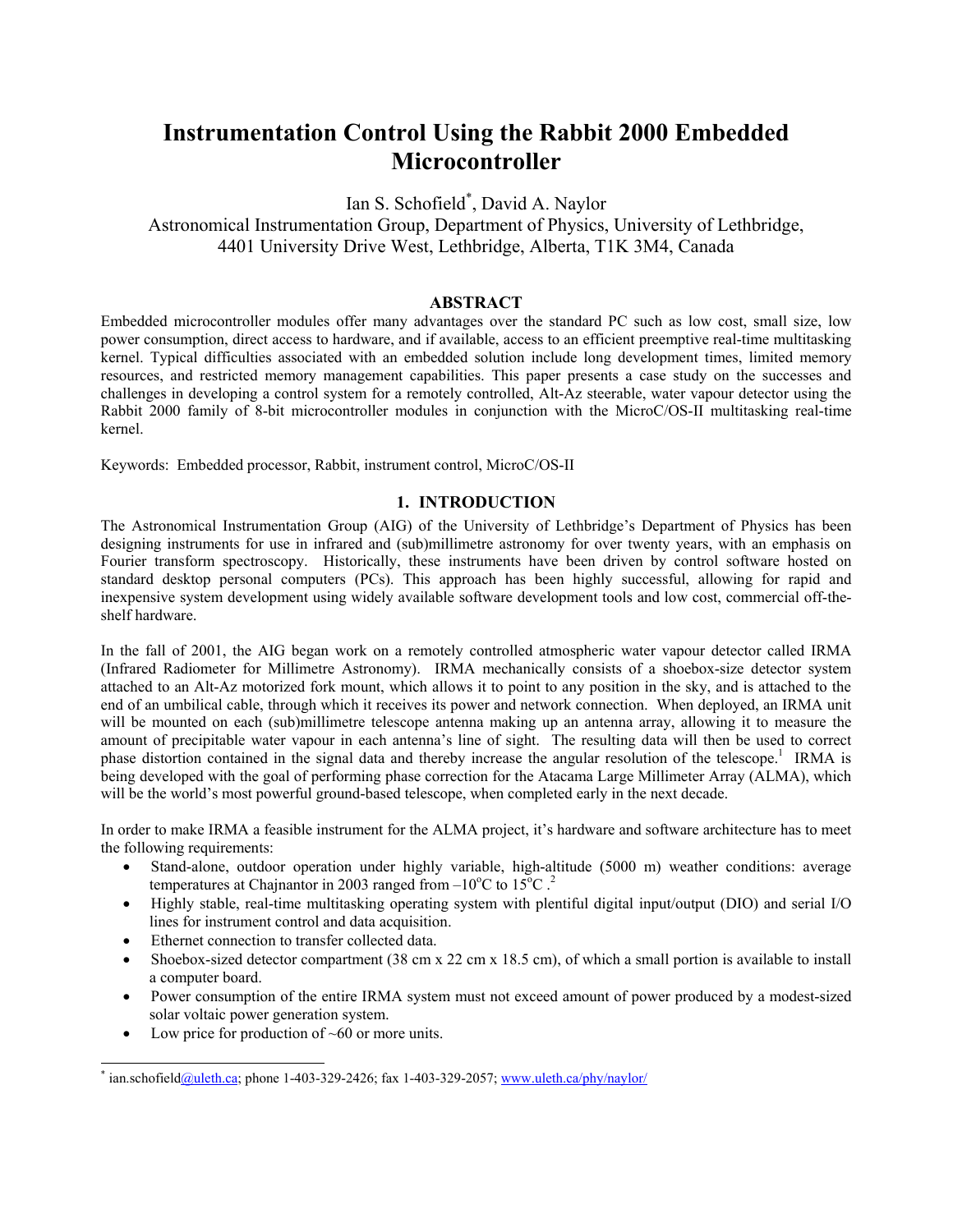An embedded processor was an obvious choice over a PC-based control and data-acquisition solution to meet these requirements. After careful review of embedded control products, the Rabbit 2000 microcontroller was selected, having met these requirements, as well as offering an affordable, feature-rich software development package with customer support.

This paper discusses our experience using the Rabbit Semiconductor's Rabbit 2000 based microcontroller modules to perform IRMA's control and data-acquisition, considering their strengths and weaknesses in relation to PC-based systems. The paper is structured as follows: The technical specifications of the Rabbit 2000 microcontroller modules are introduced in Sec. 2. The architecture and development of the hardware and software for IRMA is described in Sec. 3. General conclusions about the design of hardware and software with the Rabbit 2000 microcontroller modules are drawn in Sec. 4.

# **2. RABBIT 2000 MICROCONTROLLER MODULES**

The Rabbit 2000 family of microcontroller modules come in a variety of configurations. In essence, they all consist of a credit card-sized multi-layer printed circuit board containing a surface mounted Rabbit 2000 microprocessor, static random access memory (SRAM), flash memory, a 10 megabit/second Ethernet controller (in the network-equipped models) and two rows of DIO pins on the reverse side of the board. IRMA uses two different models of Rabbit microcontroller modules: the network-equipped RCM2100 (in Fig. 1), used for handling communication and instrument control, and the RCM2010, used for controlling the Alt-Az mount. Rabbit 2000 microcontroller modules can support as much as 1 megabyte of memory (equally divided between SRAM and flash memory), 40 DIO lines, and microprocessor clock speeds as high as 25 MHz. Specifications for the RCM2100 and RCM2010 are given in Table 1.



Fig. 1. Rabbit 2000-based RCM2100 Microcontroller Module (reverse and top sides).

Rabbit 2000 microprocessors are descendents of the venerable Zilog Z-80/Z-180 architecture, from which they inherit a great degree of machine-level instruction compatibility with the Z80 and related processors, sharing a similar register layout, memory addressing modes and machine instructions. The primary difference between the two processors is that the Rabbit's instruction set is optimized for handling 16-bit operations, such as 16-bit arithmetic and memory manipulation, in order to make the processor more compatible with C language compilers. The Z80/Z180 instruction set, which does not have efficient 16-bit instructions, requires larger, more inefficient routines to perform similar tasks.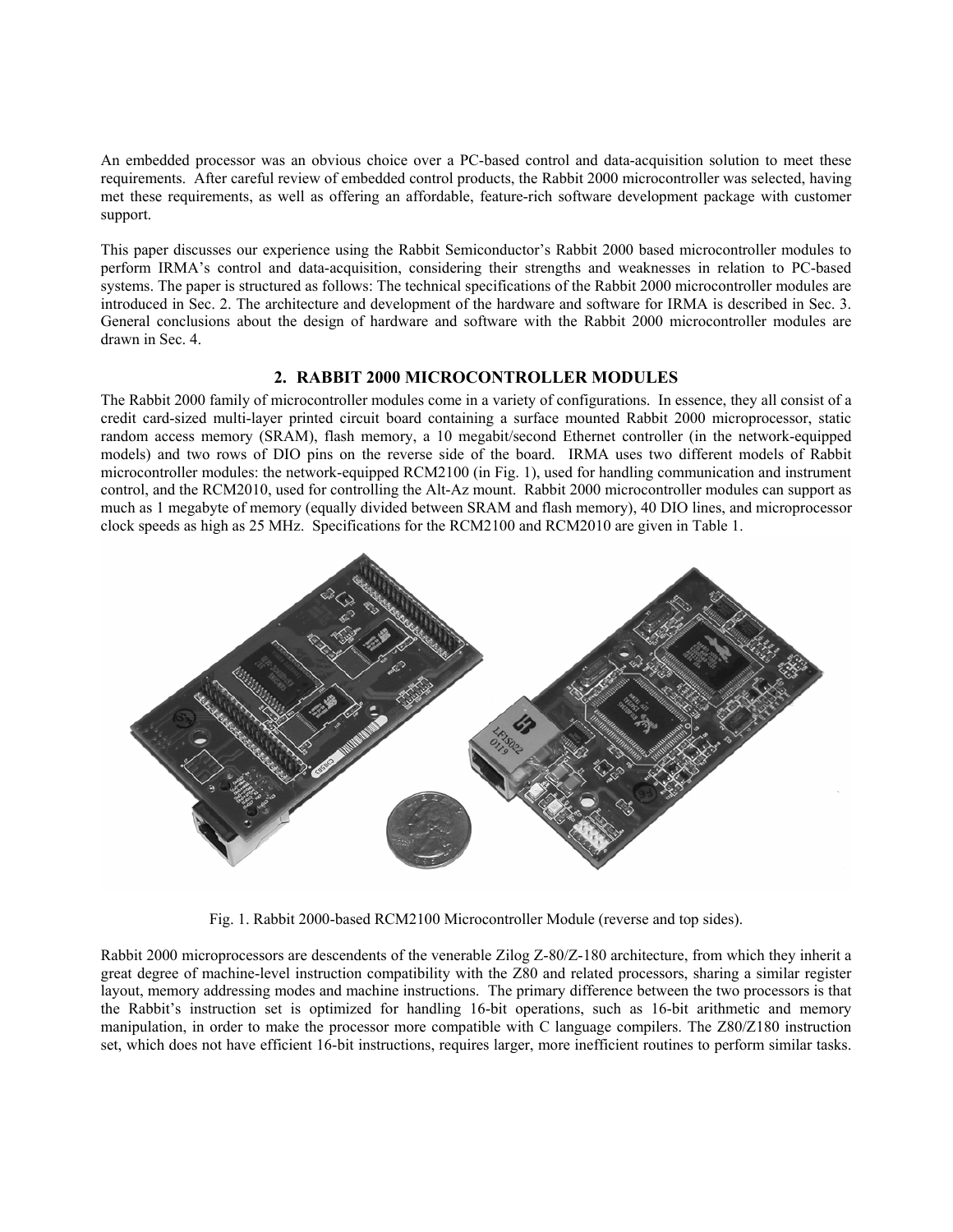Being an 8-bit microprocessor, the Rabbit 2000 can only directly access a 16-bit address space (64K), but through the use of extended memory, can access one megabyte of memory.

| <b>FEATURE</b>    | <b>RCM2100</b>                         | <b>RCM2010</b>                      |
|-------------------|----------------------------------------|-------------------------------------|
| Microprocessor    | 22 MHz Rabbit 2000                     | 25.8 MHz Rabbit 2000                |
| Ethernet          | 10Base-T, RJ-45                        | None                                |
| Memory: Flash     | 512K                                   | 256K                                |
| Memory: SRAM      | 512K                                   | 128K                                |
| DIO.              | 40 Lines (grouped into five 8-bit)     | 40 Lines (grouped into five 8-bit   |
|                   | ports, shared with 4 serial ports).    | ports, shared with 4 serial ports). |
|                   | Less lines available if networking     |                                     |
|                   | used.                                  |                                     |
| Serial IO         | Four 5V CMOS-compatible                |                                     |
| Real Time Clock   | <b>Yes</b>                             |                                     |
| <b>Timers</b>     | Five 8-bit timers and one 10-bit timer |                                     |
| Connectors        | Two 2 x 20, 2 mm IDC headers           |                                     |
| Power             | 5 V, 140 mA                            | 5 V, 120 mA                         |
| <b>Board Size</b> | 89 x 51 x 22 mm                        | 58 x 48 x 13 mm                     |

# Table 1. RCM2100 and RCM2010 specifications.<sup>3,4</sup>

Flash memory is used to permanently store the executable code and any related static data, such as constants, tables or files, while the static RAM holds volatile data created during runtime. Thus, rabbit programs cannot be larger than the available flash memory. Although 512K (roughly equivalent to 50,000 C statements) may not sound like a great deal of memory, it is more than adequate for running serious control and data acquisition programs, because the Rabbit's C language compiler, Dynamic C, produces lean and efficient executable code. Nonetheless, limited memory can be an issue when developing software for any embedded system, especially if the desired application needs to log data. A major difference between developing software for the Rabbit 2000 and desktop computers is the fact that the programmer does not have available limitless memory or hard disk space.

# **3. CASE STUDY: IRMA**

IRMA is a compact, remote controlled infrared radiometer, targeted for use in (sub)millimetre astronomy to correct phase distortion of incoming celestial signals caused by rapid variations of water vapour in the Earth's atmosphere. To be used in conjunction with a (sub)millimetre telescope antenna array, each IRMA unit will measure the amount of precipitable water vapour (pwv) in the column of atmosphere along each antenna's line of sight. These data allow to correct for phase errors contained in each antenna's signal data, thus increasing the resolving power of the array.<sup>1</sup>

#### **3.1. IRMA Hardware**

Operationally, IRMA must perform three fundamental tasks: process commands from the operator, control the hardware components, and store data for retrieval. Due to the amount of processing power involved in performing these tasks and the need to archive the collected data, it was necessary to divide IRMA's computing tasks among three computers: the command processor (CP), master controller (MC) and Alt-Az controller. The structure of the IRMA system is shown in Fig. 3. The IRMA CP interprets command scripts into low-level instructions, which it sends to the MC as binary command packets, receiving and storing any data returned by the MC. Since IRMA has to store data in quantities that Rabbit microcontrollers cannot handle, the CP is based on a PC running the Linux operating system. Both the MC and Alt-Az controller are based on Rabbit microcontroller modules and are dedicated to hardware control, while the CP handles communication and data archiving.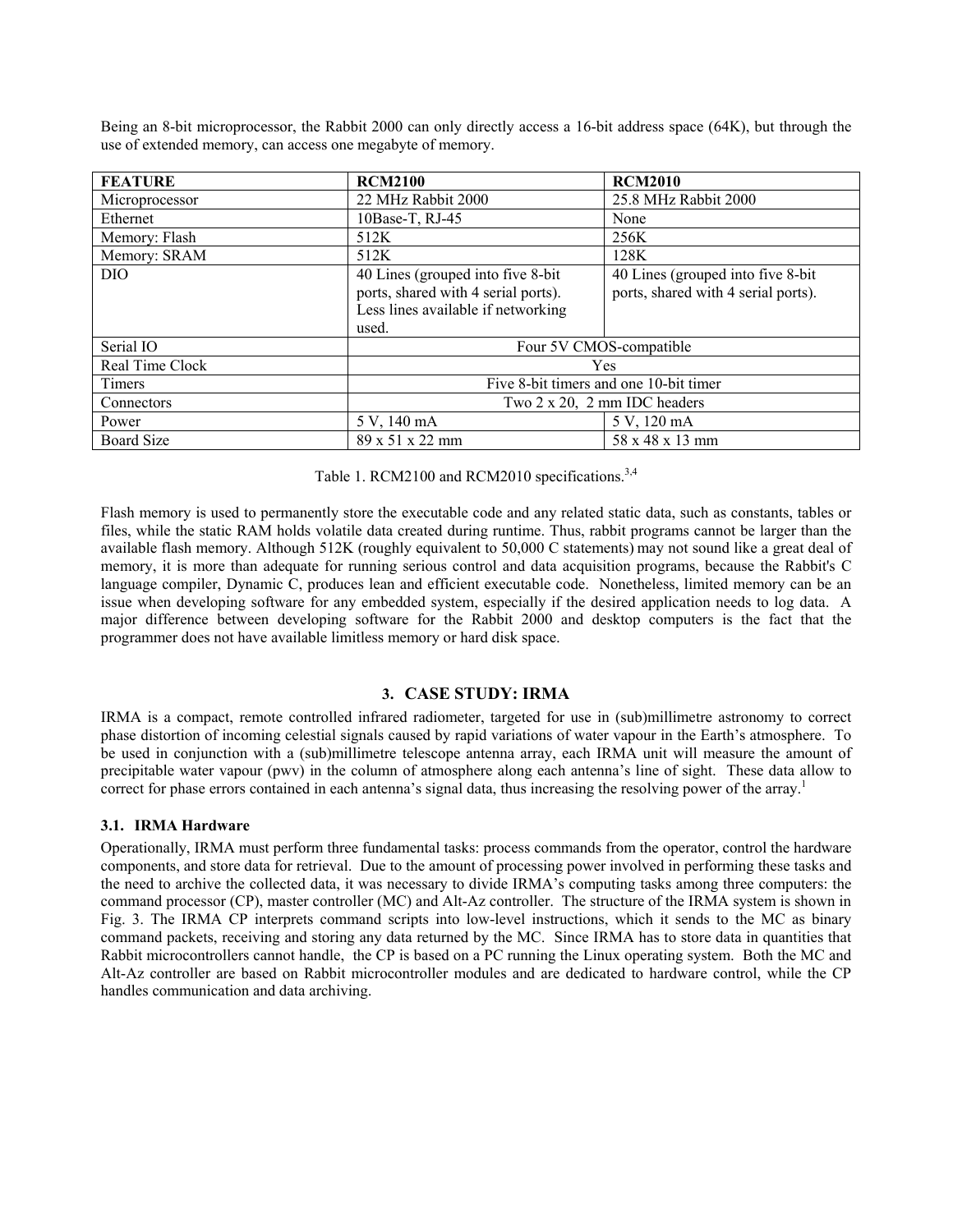

Fig. 2. Cut away view of IRMA in its Alt-Az mount.<sup>1</sup> 1) Cryo cooler 2) Shutter 3) MCT detector 4) Black body and heater 5) Reflective chopper 6) Input beam 7) Main board and IRMA master controller (behind detector box) 8) Parabolic mirror 9) Power/comm. umbilical 10) Alt-Az controller 11) Cryo cooler controller 12) Power supplies

The IRMA MC is based on a RCM 2100 Rabbit microcontroller unit that is linked to nine separate devices over DIO and serial channels. Each of IRMA's mechanical components are identified in Fig. 2. Infrared (IR) radiation emitted by atmospheric water vapour is chopped with a 5-blade reflective chopper wheel rotating at 455 Hz to improve its signal to noise ratio. A single notch on the wheel's perimeter triggers analog to digital (A/D) conversions on a specific blade to eliminate uncertainties associated with blade to blade differences in emission/reflectance. The notch signal is sent to the MC's external interrupt line, which triggers an interrupt service routine to perform A/D conversions. The chopper wheel, controlled by a Maxon 1-Q-EC digital motor controller, is fixed at a single rotation speed, and is enabled or disabled by the MC over a single DIO line. The IR radiation is detected by a Mercury Cadmium-Telluride (MCT) photoconductive detector cooled to below liquid nitrogen temperatures ( $\leq$ 77 K) by a Hymatic NAX025-001 closedcycle Stirling cycle cooler, and is controlled by the MC over a 4800 bits/second (bps) serial connection. The resulting AC signal from the MCT detector can be passed through 60 Hz or 120 Hz notch filters, which are selectable by two DIO lines to the MC.

The analog signals are digitized with a Cirrus CS5534 24-bit Delta-Sigma 4-channel analog to digital converter (ADC), which the MC controls by sending and reading serial data over the ADC's 4-wire DIO interface. The ADC samples eleven separate analog sources: eight temperature sensors (fed into the ADC by means of an 8-channel analog multiplexer), one relative humidity sensor, one atmospheric pressure sensor, and the IR detector signal.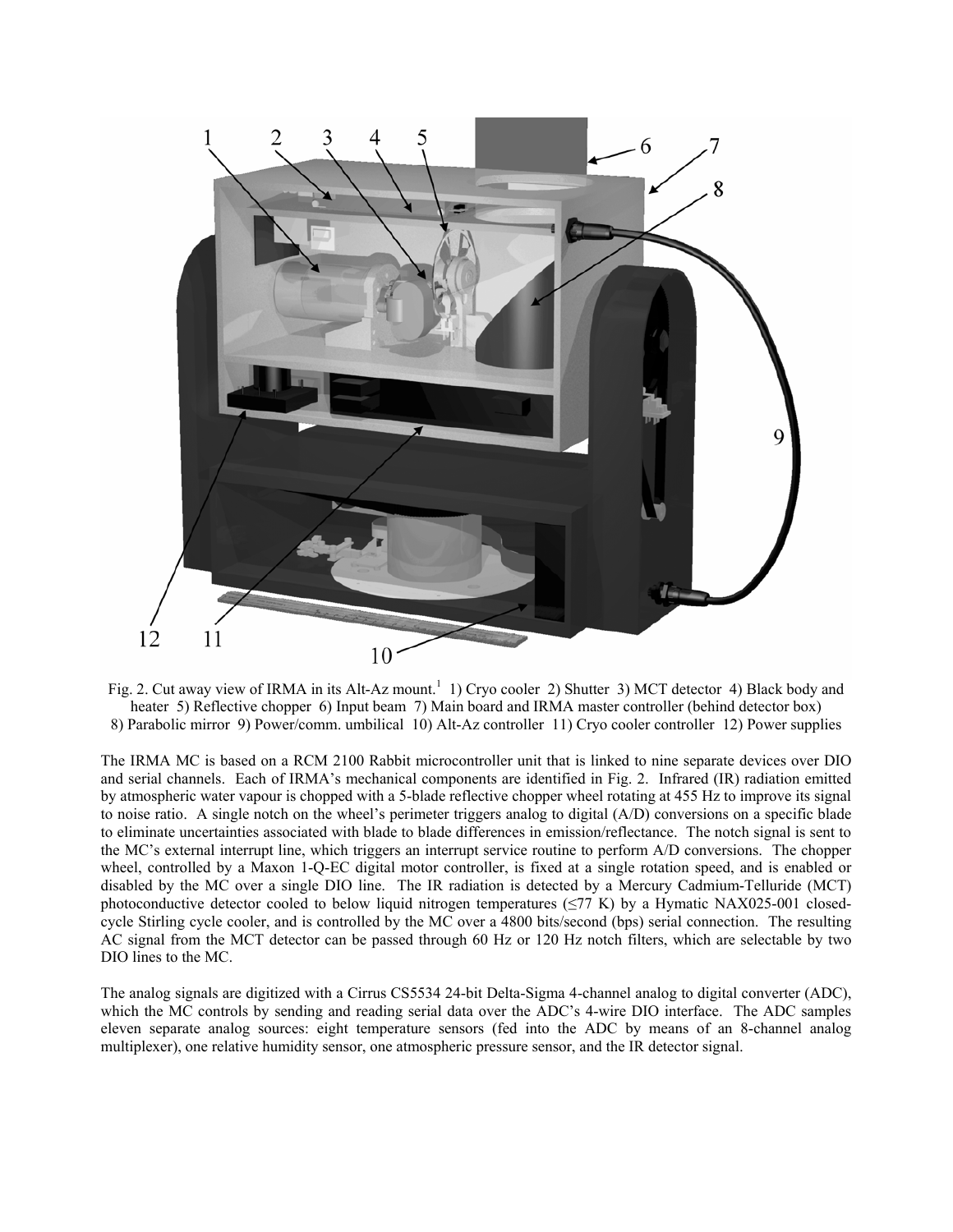The IRMA IR detector housing consists of a sealed aluminum box with a motorized retractable shutter. The shutter is controlled by means of a single DIO enable line and two DIO limit lines that indicate the shutter state. Opening or closing the shutter is triggered by the MC clearing or setting the shutter's enable line. Electronics on the IRMA main electronics board disables the motor once the shutter breaches either the open or closed optical limit switches. On the inside surface of the shutter (facing the inside of the box) is a black body source, used for system responsivity calibration. This black body is heated with a thin film electrical heating element. The MC enables or disables the heater via a single DIO line. Black body temperature is sensed by two of the eight temperature diodes distributed throughout the detector box.

Accurate time and position data is provided by a GlobalSat ER-101 GPS board, which feeds NMEA-formatted GPS data strings every second over a 4800 bps serial link. The MC reads the GPS in order to synchronize its own on-board real time clock (RTC) with the GPS time stamp.

Two DIO lines are reserved to monitor over current conditions on the 12 and 24 V power supplies. Although not used in the current IRMA model, it will be used in future versions.



Fig. 3. IRMA control software block diagram.

The IRMA Alt-Az controller, based on a RCM2010 Rabbit microcontroller core, handles the Altitude-Azimuth mount's motor control and communications functions. Communication with the MC is carried over a 2-wire 115,200 bps serial connection using a simple ASCII string protocol with cyclic redundancy check error detection. To increase reliability, the MC - Alt-Az serial link is implemented using a RS-485 differential TTL driver-receiver pair.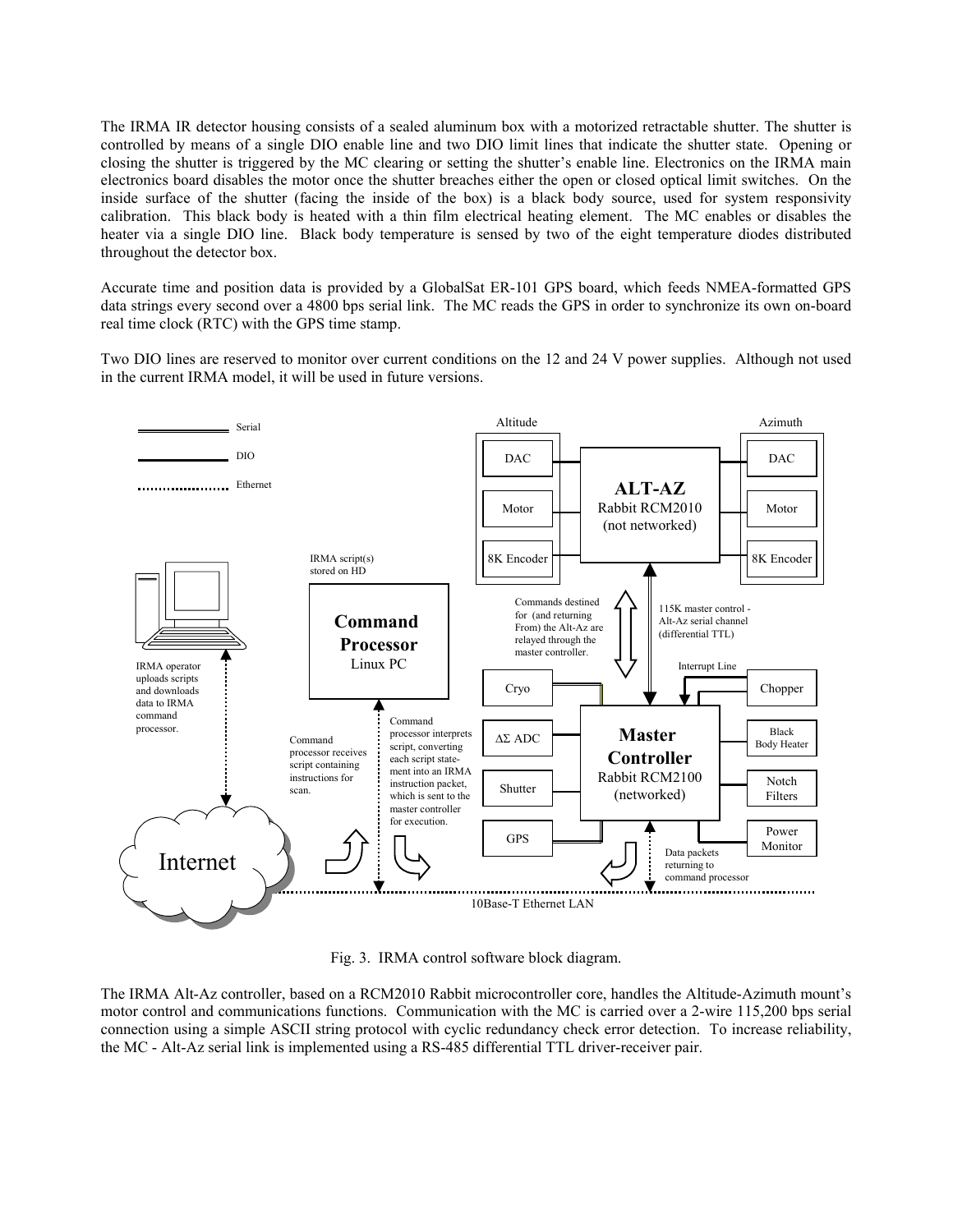The Alt-Az controller drives two Maxon EC167129 low-noise, 50W, brushless DC motors in order to articulate IRMA's two-axis Alt-Az mount. The Alt-Az processor controls each axis through an individual Maxon 1-Q-EC digital motor controller, allowing the Alt-Az to enable/disable each motor via a single DIO line. To produce motor movement, the Alt-Az controller injects a voltage level, produced by a Maxim MAX5223 8-bit 2-channel serial digital to analog converter (DAC), to the motor control units' speed input. Motor speed, which is directly proportional to input voltage going into the motor control unit, is selected by the Alt-Az controller by writing a specific 8-bit value ranging between 0 to 255 into the serial DAC.

Axis position information is read by dual US Digital E6M 2048-line optical encoders, each located on their respective axes. A dual-channel US Digital LS7266 quadrature counter chip interfaces the optical encoders to the Alt-Az controller. Controlled over 8 DIO data channels plus 4 DIO control channels, the LS7266 enhances encoder resolution by 4 times when operated in quadrature mode, allowing positions to be resolved with 8192 encoder positions per revolution (approximately 2 arc minutes per step).

# **3.2. IRMA Software**

IRMA must be able to handle external communications in parallel with data collection and Alt-Az positioning. Additionally, IRMA must ensure certain activities (namely data sampling) are executed at precise intervals regardless of the CPU's workload, requiring that the IRMA software be multi-tasking and real-time. The Rabbit software development system, Dynamic  $C^5$ , provides a preemptive multitasking, real-time kernel, called MicroC/OS-II<sup>6</sup>, to develop real-time multitasking programs on the Rabbit.

Preemptive multitasking involves a scheduler running in the background, invisible to the executing program, which divides processor time among a number of individual programs (or code blocks) called tasks. Each task is given a priority, which the scheduler uses to decide which task should execute at a given time out of a set of tasks waiting to be run. If a higher priority task is scheduled to run at a certain time and a lower priory task is executing, the scheduler will preempt the lower priority task (put it to sleep) and run the higher priority task instead. Once the higher priority task has completed executing, the scheduler will resume executing the lower priority process. Being real-time, MicroC/OS-II will ensure that programs running under it do not violate user-defined time constraints, regardless how busy the processor is. Hence, if a high priority task must trigger an A/D sample at some prescribed interval, the scheduler will preempt the currently running task to satisfy this requirement.

Once IRMA's functionality was identified, it was divided into three tasks, each having a particular priority level based on its ability to be preempted (see Fig. 4). The task named "metronomeTask" triggers the data collection interrupt service routine (ISR) every 200 ms by enabling the external interrupt line mapped to the chopper notch. When enough samples have been collected to form a data packet, which occurs roughly every four seconds, the metronome task signals the job task to write the latest collected data over the network to the CP. The black arrows emanating from the metronome task in Fig. 4 indicate that this task explicitly activates other tasks.

The lowest priority task, called the dispatcher task, waits for commands from the CP, and processes them depending on their expected duration. Short-duration tasks get serviced immediately while long-duration activities are passed to the job task, allowing the dispatcher to return to listening to the network for new commands. The dispatcher task is not triggered directly by the metronome task because commands do not have critical timing requirements. Rather, the task runs in any remaining time after all the higher priority tasks have executed. It is critical to put a task to sleep whenever it needs to wait for some event to occur, thereby forcing a context switch, which causes the real time kernel to execute the next task of lower priority, if one is ready. Following this sequence, eventually every task in the program will be allotted processor time to execute. Figure 5 shows a timeline of each of the parallel running tasks in the IRMA MC software, demonstrating its preemptive multitasking behaviour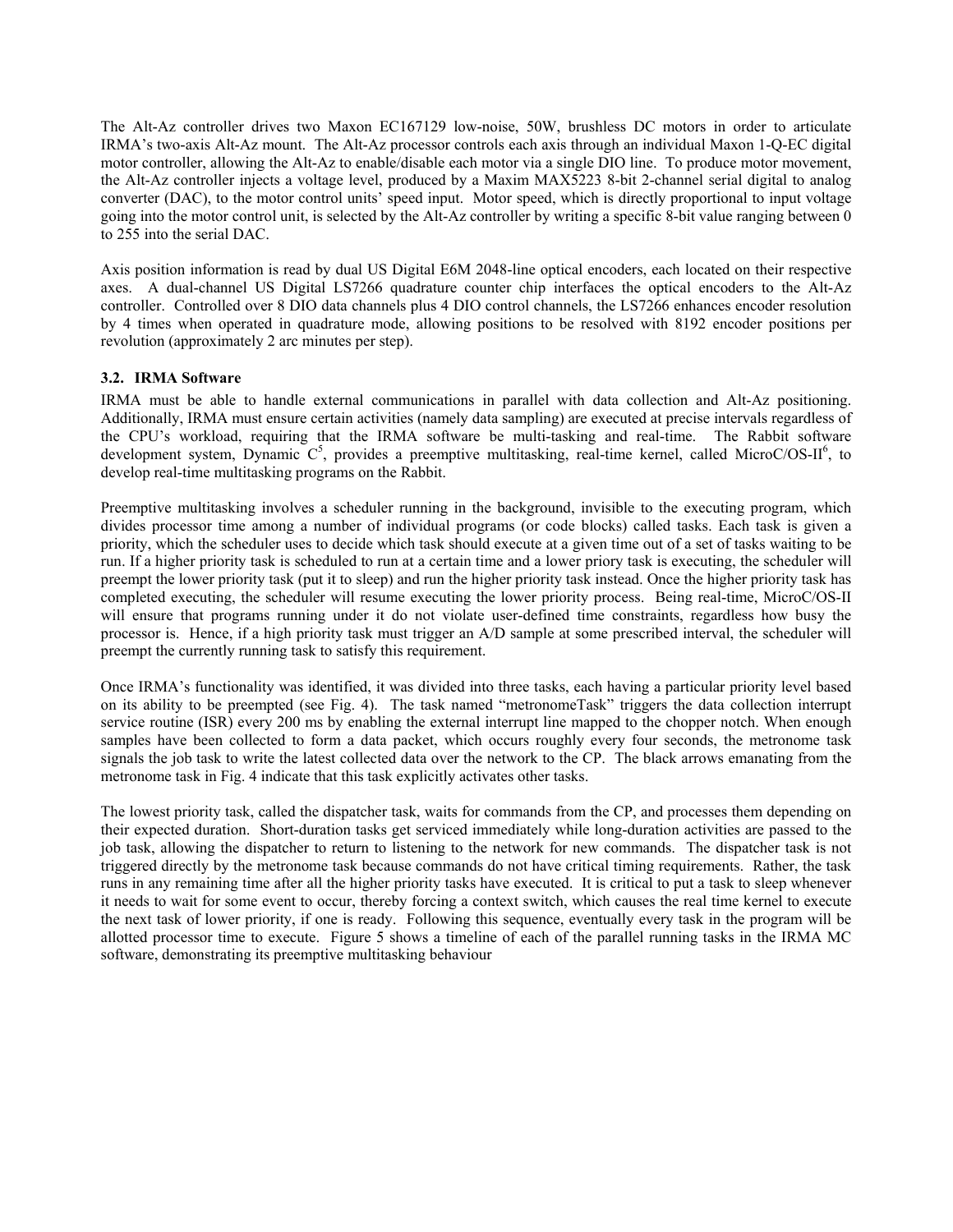

Fig. 4. IRMA master control software task structure.

Lower priority tasks whose activity duration exceeds the current amount of slack time are pre-empted by high priority processes, then resume where they left off when the processor is again available. The fact that preempted tasks can resume, remembering its state before being pre-empted, is a powerful feature of the real time kernel. Dynamic C's default method of multitasking, which involves the use of costates, forces the programmer to write code to keep track of the state of each activity in each costate (costates are similar to tasks) using state machines, which, depending on the complexity of the program, can become very elaborate.



Fig. 5. Multitasking timeline of the IRMA task structure (Shaded blocks represent task activity).

Control software running on the Alt-Az controller is analogous to the MC control software: it acts as a passive server, waiting for instructions from the MC, executing short-duration commands immediately, and dispatching long-duration functions to another task in order to perform communication and motion control in parallel. Like the MC, the Alt-Az software uses the MicroC/OS-II real-time kernel to handle multitasking. The task structure consists of four tasks: a high priority task to handle communication, a lower priority task to handle long-duration motion control requests, and two low-priority motion control tasks for each axis. The motion control tasks are created when a point-to-point movement is requested, executed for the duration of the movement, and are destroyed once the axes reach their destination. Communication on the Alt-Az is handled in a high-priority task because it must provide axis position information in real time to the MC when called upon.

The MicroC/OS-II kernel is available to the Rabbit developer as a Dynamic C library. In addition to preemptive multitasking and real-time functionality, the kernel provides a means to use dynamically allocated memory, a feature that is missing in Dynamic C. From a systems programming point of view, the style of code required to implement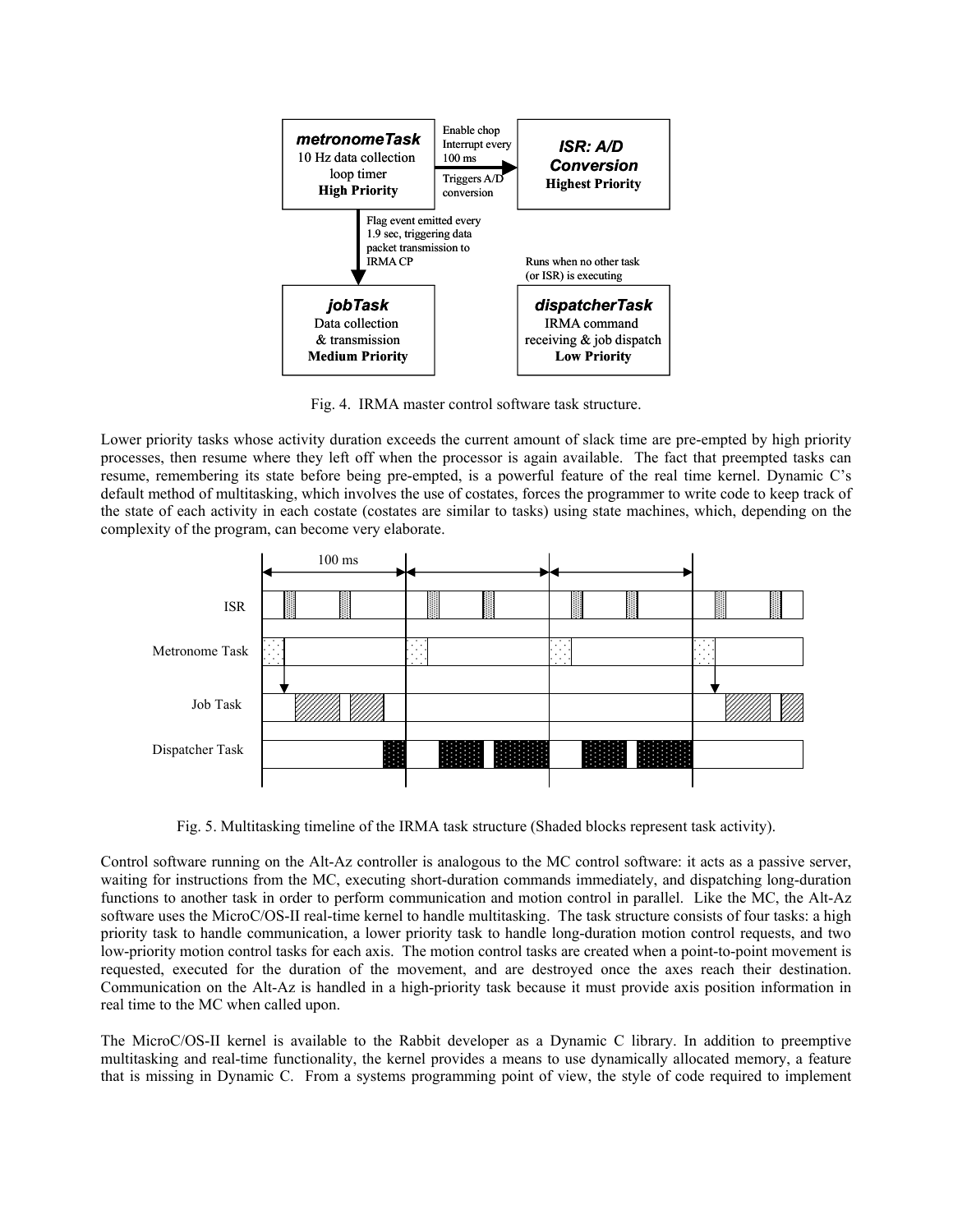multiple tasks is similar to Win32 or UNIX threads, and less cumbersome than having to use Dynamic C's other form of multitasking, called cooperative multitasking.

Cooperative multitasking differs from preemptive multitasking in that its tasks, called costates, are not pre-empted by higher-priority tasks, but rather, yield program flow to other costates when it has finished its current activity. The costate's state (being the value of its variables and the identity of the last executed statement) is not automatically saved when it yields control to another costate, so explicit mechanisms, such as state machines, must be written into the code to account for this. State machines can be implemented within a costate by breaking the program flow into discrete steps by means of a switch or if/else statement, where each step represents a certain state in the costate's execution. When the costate comes into context (i.e., is yielded CPU time), it checks its state variable, jumps to the corresponding position in its code, executes to the end of its block of statements, increments its state variable, and yields control. Cooperative multitasking with costates works well in simple programs that perform multiple tasks at different time intervals, and can potentially be more efficient than preemptive multitasking. Due to IRMA's complex program flow, cooperative multitasking was rejected, because the resulting code would have required building very complex state machines.

### **3.3. IRMA Communication**

A significant proportion of the IRMA control software is devoted to handling messaging among the CP, MC and Alt-Az. IRMA uses a binary packet-based messaging protocol that can be used for serial or network communication, which consists of a data payload wrapped with a header describing the packet's identity and payload size, and a footer containing the packet's cyclic redundancy check (CRC) value, which the packet recipient uses to verify the packet's integrity. Timeout timers are used with every communication transaction, whether network or serial based, in order to handle possible communication errors, which if not handled gracefully, could bring the system to deadlock.

The MC acts as a slave of the CP, thus the MC never initiates any communication, but reacts to commands sent by the CP. When the CP sends a command to the MC, the MC first responds by issuing an acknowledgement packet, followed by a packet indicating the start of the requested activity. A data packet is generated if the given command generates information, such as reading the ADC, and a final packet indicates that the requested activity has concluded. Although the command protocol is verbose and consequently slower than transmitting commands and data directly, it is designed to give the operator maximum flexibility in tracing a command when problems arise during communication or execution of the requested activity. Communication between the MC and the Alt-Az controller is performed using a simplified messaging scheme based on the  $CP - MC$  protocol, which eliminates the acknowledgement and status packets, but retains the CRC check in order to speed up the transaction time. Since the serial messaging task polls the serial buffer every 100 ms, the round-trip time of the Alt-Az position read command ranges between 20 and 80 ms.

IRMA communication is ultimately dependent upon the instructions provided by the operator. Early in IRMA's development, it was unclear what kinds of activity sequences IRMA was going to perform, so maximum flexibility in commanding the instrument was required. This was achieved by constructing a set of primitive commands represented by a small scripting language with which to individually control IRMA's hardware components. Each statement in the scripting language, called "IRMAscript", is converted by the CP into a binary command packet and sent to the waiting MC, which executes the action associated with the command packet, such as turning on the chop wheel motor or powering up the cryo cooler. By grouping multiple commands into a single script, the operator can specify IRMA's behaviour in a precise and flexible manner. An effort was made to make IRMAscript easy to read and write by the operator, as well as provide mechanisms within the language to permit repetition, conditional flow control, variable assignment, pausing and file I/O. A GUI-based script generation program has been created to expedite and simplify the generation of syntactically correct IRMA control sequences.

It was originally planned that the MC receive, store and interpret incoming IRMA command scripts. In order to expediate IRMA's software development, these functions were offloaded onto the CP, which allowed the interpreter to be written in Perl, a rapid-development scripting language. The CP, besides hosting the IRMAscript interpreter and data archiver, acts as IRMA's user interface, whereby users can upload command scripts for immediate or future execution (using the UNIX scheduler).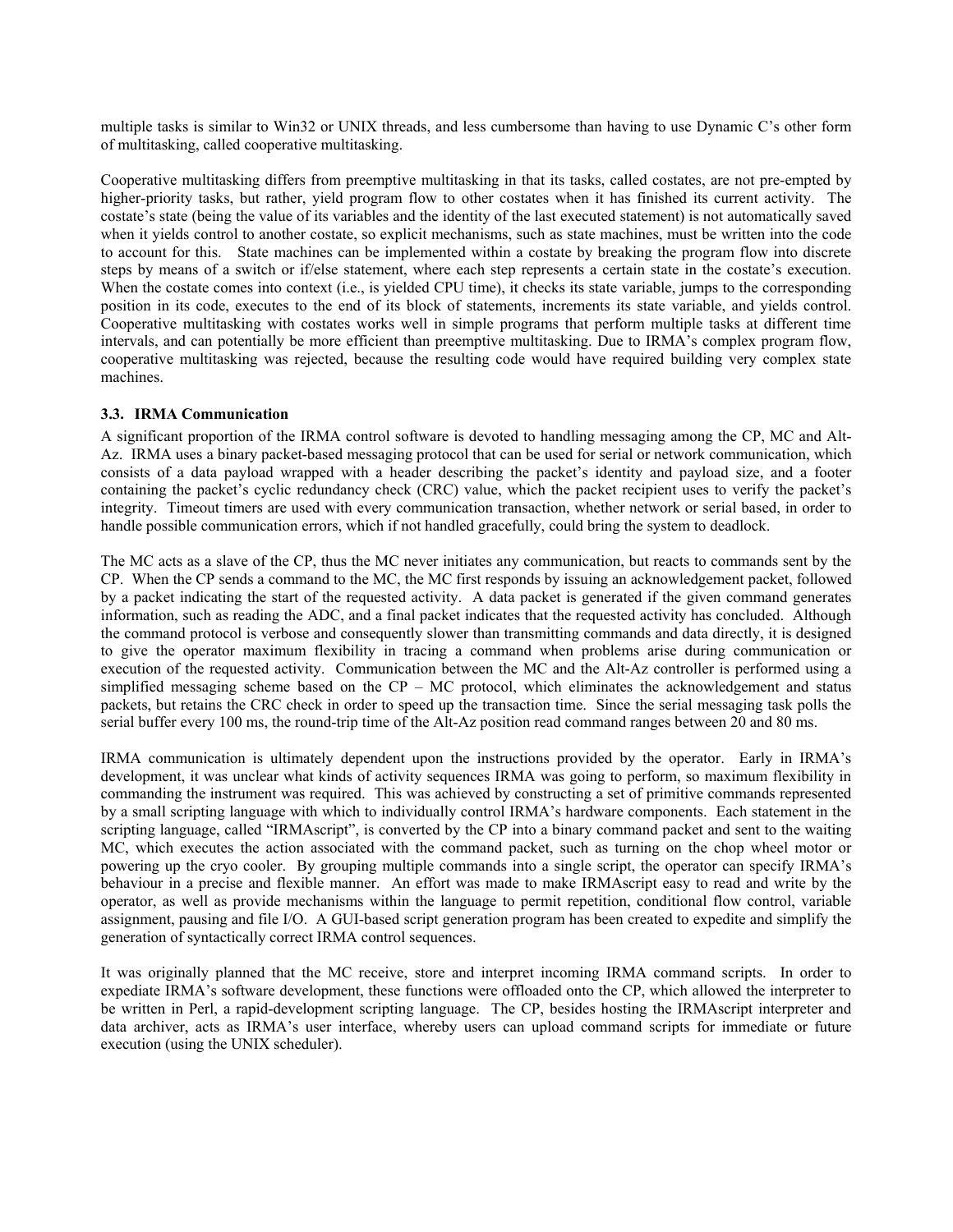### **4. HARDWARE / SOFTWARE DESIGN CONSIDERATIONS**

Software development on the Rabbit-2000 platform using the Dynamic C compiler is in many ways similar to developing programs on desktop PCs. Syntactically, Dynamic C is nearly identical to ANSI C, differing only in the way it defines libraries, as well as slight differences in data types (there are no double-precision floating point numbers, and the default integer size is 16 bits, rather than 32 bits). Because of these similarities, it is not difficult to port 32-bit Windows or Linux code to the Rabbit, being comparable to porting DOS code to Windows. For example, the ADC control code for IRMA, originally written as a Windows dynamic linked library (DLL), required only a day's effort to port it to the Rabbit 2000 processor. The biggest difference between writing software on the PC and the Rabbit is that programs are not compiled on the same hardware that runs the program. Instead, the source code must be crosscompiled on one machine and then transferred to another for execution. The process of transferring the executable is a major obstacle in the Rabbit development process, taking nearly three times longer than the time required to compile the program. The IRMA MC software, being a moderately sized, non-trivial program of 145 kB, requires nearly 30 seconds to load into the Rabbit 2000's flash memory. Taking the program transfer delay into account each time a software change must be made as the program is cumulatively built up and debugged, the length of time to build a program can quickly multiply, making Rabbit software development a lengthy and tedious affair.

Dynamic C is the only high-level language compiler available for the Rabbit-based microcontrollers, and is produced by Rabbit Semiconductor's parent company, Z-World. Available only for Windows, Dynamic C has the look and feel of other GUI-based integrated development environments (IDE), and features a text editor, compiler, plentiful program examples, and source code for all of Dynamic C's libraries. Compiling and executing code is done in the same fashion as on other IDEs, except that compiled data must be transferred into the Rabbit controller before it can be run. If the program is compiled in debug mode, simulated console I/O is available over the Rabbit programming cable, allowing the use of printf statements to write messages, and scanf statements to read keyboard I/O in a Rabbit program. These commands are intended for debugging purposes, and are not available when the Rabbit controller is permanently loaded with the final version of the program.

Code generated by the Dynamic C compiler, although efficient and small in size, is not as efficient as hand-written assembly code. Routines that strobe the Rabbit 2000's DIO lines execute nearly four times faster when written in assembly than code generated by the Dynamic C compiler. Rabbit assembly language routines can strobe DIO at the same rate PCs can strobe lines on their parallel port. The IRMA MC data collection ISR, which samples the IR signal plus one of IRMA's meteorological channels upon receipt of an interrupt signal from the chopper notch, is written in assembly in order to execute with maximum speed. Every moment spent in the ISR prevents all other tasks from executing, so ISRs should terminate as soon as possible. As the Rabbit 2000 microprocessor is largely based on the Zilog Z-80/180 design and shares many of its opcodes, reference and tutorial resources available on the World Wide Web or in books can be applied to Rabbit assembly programming. Dynamic C allows for embedding of assembly code within a C program, or vice versa. From a memory standpoint, assembly language subroutines can only exist in the root (64kB) memory pool, as opposed to C functions, which by default are placed in the extended memory (up to 1 MB).

Network communication plays a central role in IRMA's operations, and was one of the major deciding factors in selecting the Rabbit platform, because of its strong networking support. Because of the Rabbit 2000 CPU's limited processing power, it can only handle data at one quarter the rate of a networked PC. Connected to a traffic-free network using maximum size (1500 byte) Ethernet packets, the Rabbit, doing nothing else, can at best transmit  $\sim$ 270 kB/s and receive  $\sim$ 220 kB/s over the network. Under realistic conditions, where the Rabbit is on a busy network and performing various I/O and computational tasks, its network speed limitation is not a serious problem since a typical Rabbit application cannot generate data at rates that would overload its network transmission limits. IRMA data collection scans typically generate around 500 bytes every 4 seconds.<sup>1</sup>

It is possible to exhaust the non-volatile memory resources on a Rabbit microcontroller module in a short amount of time, if the program writer is not careful. Since the Rabbit is a diskless system and relies on its flash memory chip for permanent storage, including storage space for its executable program, simulated disk file systems can be no larger than the remaining memory. At most, a RAM or flash based file system are limited to 512kB. Care must be taken to write to flash memory efficiently and sparingly, as the flash memory chips used on Rabbit 2000 microcontroller boards are only rated for 10,000 writes. Dynamic C documentation recommends that data be buffered before writing to flash since